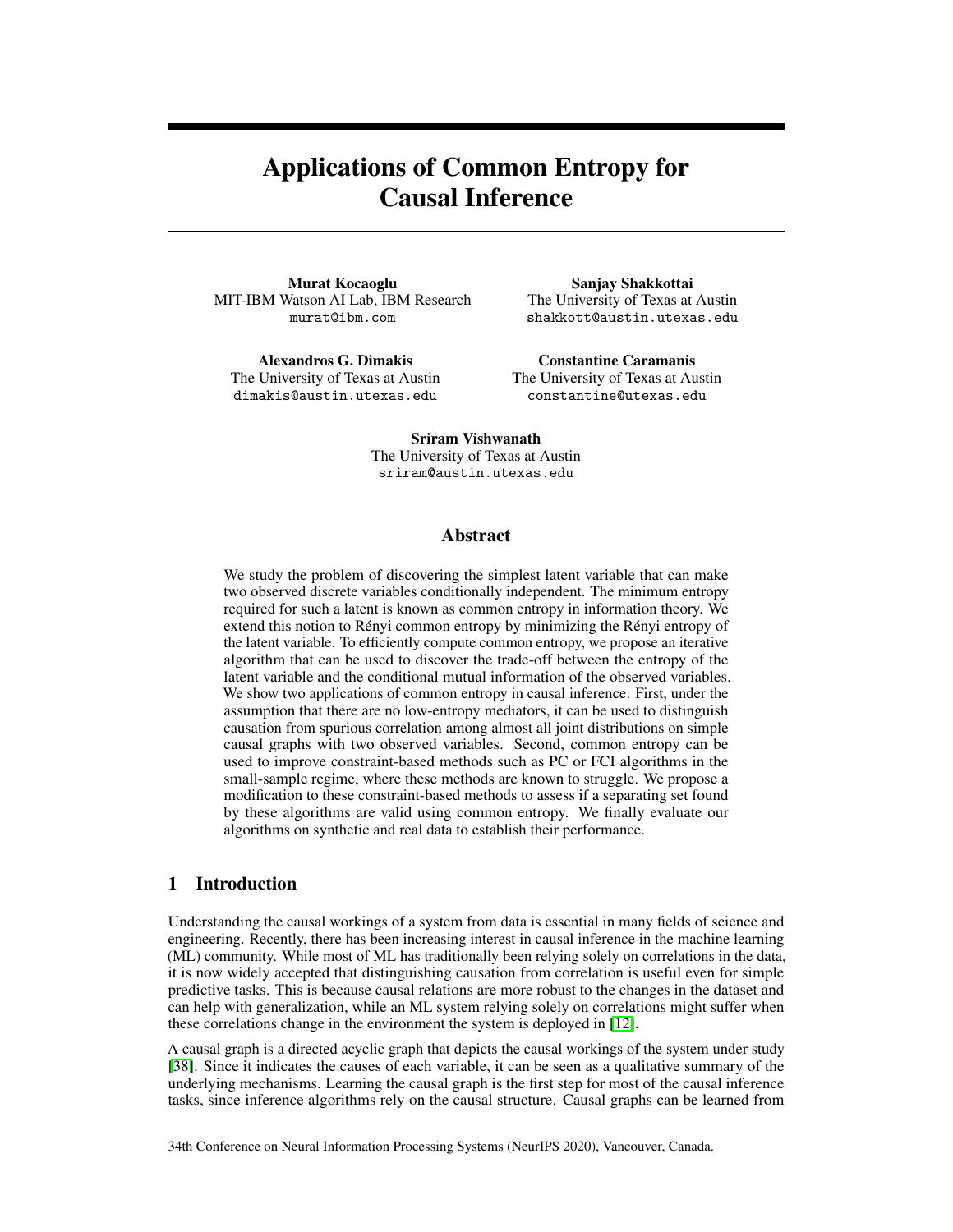randomized experiments [\[17,](#page-9-1) [14,](#page-9-2) [44,](#page-11-0) [28,](#page-10-1) [27\]](#page-10-2). In settings where performing experiments are costly or infeasible, one needs to resort to observational methods, i.e., make best use of observational data, potentially under assumptions about the data generating mechanisms.

There is a rich literature on learning causal graphs from observational data [\[47,](#page-11-1) [54,](#page-11-2) [11,](#page-9-3) [1,](#page-9-4) [35,](#page-10-3) [46,](#page-11-3) [20,](#page-10-4) [50,](#page-11-4) [9\]](#page-9-5). *Score-based* methods optimize a regularized likelihood function in order to discover the causal graph. Under certain assumptions, these methods are consistent; they obtain a causal graph that is in the correct equivalence class for the given data [\[34,](#page-10-5) [10\]](#page-9-6). However, score-based methods are applicable only in the causally sufficient setting, i.e., when there are no latent confounders. A variable is called a latent confounder if it is not observable and causes at least two observed nodes. *Constraint-based* methods directly recover the equivalence class in the form of a mixed graph [\[1,](#page-9-4) [34,](#page-10-5) [47,](#page-11-1) [35,](#page-10-3) [55\]](#page-11-5): They test the conditional independence (CI) constraints in the data and use them to infer as much as possible about the causal graph. Despite being well-established for graphs with or without latents, constraint-based methods are known to work well only with an abundance of data. Early errors in CI statements might lead to drastically different graphs due to the sequential nature of these algorithms. A third class of algorithms can be described as those imposing assumptions in order to identify the graphs which are otherwise not identifiable [\[20,](#page-10-4) [46,](#page-11-3) [39,](#page-11-6) [21,](#page-10-6) [26\]](#page-10-7). Most of this literature focuses on the cornerstone case of two variables  $X, Y$  where constraint and score-based approaches are unable to identify if  $X$  causes  $Y$  or  $Y$  causes  $X$ , simply because they are indistinguishable without additional assumptions. This literature contains a wide range of assumptions that we summarize in Section [7.2.](#page--1-0)

Information theory has been shown to provide tools that can be useful for causal discovery [\[8,](#page-9-7) [42,](#page-11-7) [30,](#page-10-8) [15,](#page-9-8) [52,](#page-11-8) [26,](#page-10-7) [48\]](#page-11-9). In this work, we explore the uses of *common entropy* for learning causal graphs from observational data. To define common entropy, first consider the following problem: Given the joint probability distribution of two discrete random variables  $X, Y$ , we want to construct a third random variable  $Z$  such that  $X$  and  $Y$  are independent conditioned on  $Z$ . Without any constraints this can be trivially achieved: Simply picking  $Z = X$  or  $Z = Y$  ensures that  $X \perp Y/Z$ . However, this trivial solution requires Z to be as *complex* as X or Y . We then ask the following question: *is there a simple* Z *that makes* X, Y *conditionally independent?* In this work, we use Rényi entropy of the variable as a notion of its complexity. Then the problem becomes identifying  $Z$  with the smallest Rényi entropy such that  $X \perp \!\!\!\perp Y \mid Z$ . Shannon entropy of this Z is called the *common entropy* of X and Y [\[31\]](#page-10-9).

We demonstrate two uses of common entropy for causal discovery. The first is in the setting of two observed variables. Suppose we observe two correlated variables  $X, Y$ . Figure [1](#page-2-0) shows some causal graphs that can induce correlation between X, Y . Note that *Latent Graph* differs from the others in that  $X$  does not have any causal effect on  $Y$ . Then distinguishing the latent graph from the others is important to understand whether an intervention on one of the variables will cause a change in the other. We show that if the latent confounder is *simple*, i.e., has small entropy then one can distinguish the latent graph from the triangle and direct graphs using common entropy. To identify the latent graph, we assume that the correlation is not induced only by a simple mediator, which eliminates the mediator graph. We show that this is a realistic assumption using simulated and real data.

Second, we show that common entropy can be used to improve constraint-based causal discovery algorithms in the small sample regime. For such algorithms, correctly identifying *separating sets*, i.e., sets of variables that can make each pair conditionally independent, is crucial. Our key observation is that, for a given pair of variables common entropy provides us with an information-theoretic lower bound on the entropy of any separating set. Therefore, it can be used to reject incorrect separating sets. We present our modification on the PC algorithm, which is called the *EntropicPC* algorithm.

To the best of our knowledge, the only result for finding common entropy is given in [\[31\]](#page-10-9), where they identify its analytical expression for binary variables. They also note that the problem is difficult in the general case. To address this gap, in Section [2](#page-2-1) we propose an iterative algorithm to approximate common entropy. We also generalize the notion of common entropy to *Rényi common entropy*.

Our contributions can be summarized as follows:

- In Section [2,](#page-2-1) we introduce the notion of Rényi common entropy. We propose a practical algorithm for finding common entropy and prove certain guarantees. Readers interested only in the applications of common entropy to causal inference can skip this section.
- $\bullet$  In Section [3,](#page-3-0) under certain assumptions, we show that  $\mathsf{R\'enyi}_0$  common entropy can be used to distinguish latent graph from the triangle and direct graphs in Figure [1.](#page-2-0) We also show this identifiability result via  $Rényi_1$  common entropy for binary variables, and propose a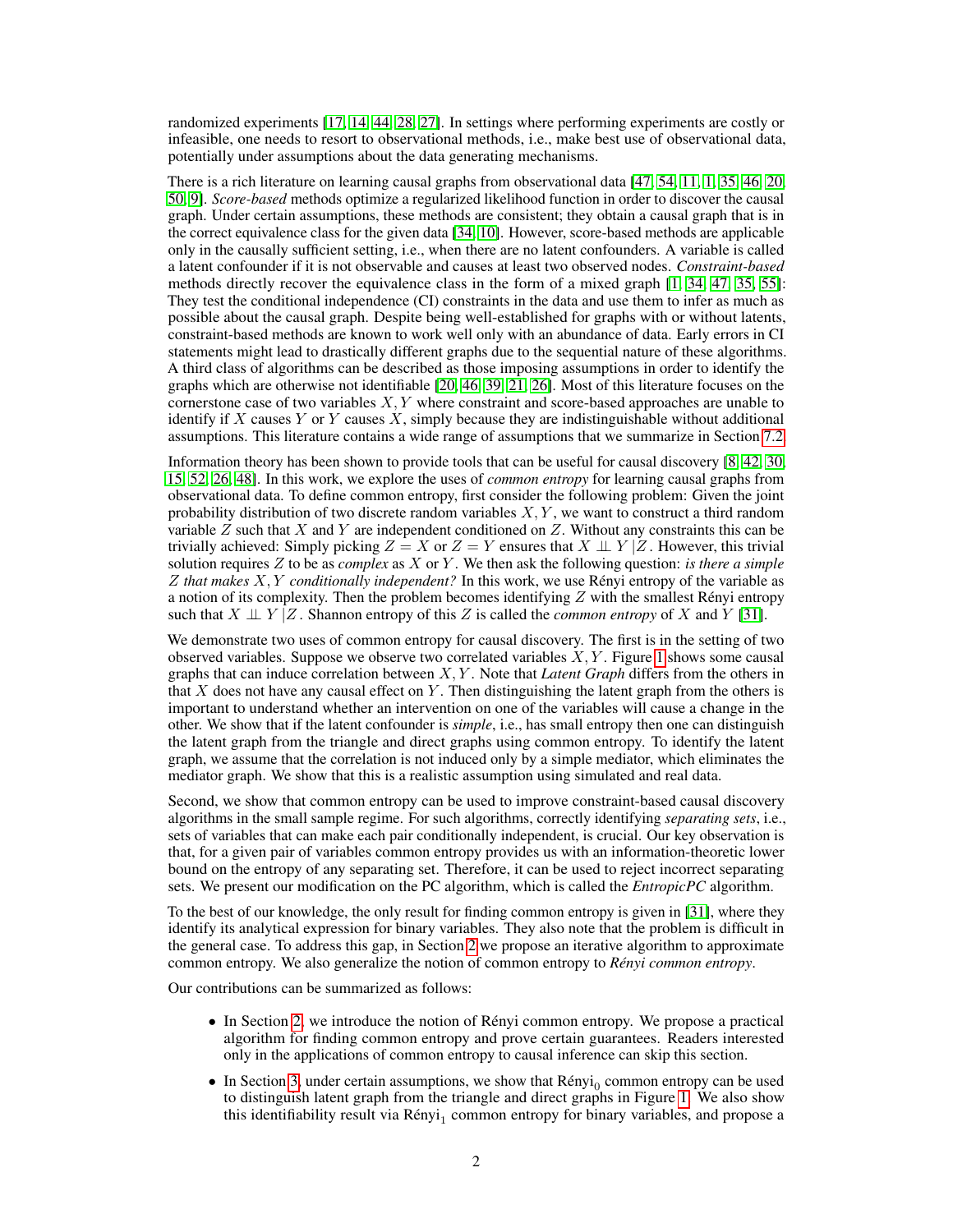<span id="page-2-0"></span>

Figure 1: Different graphs that explain correlation between the observed  $X, Y, Z, M$  are unobserved.

conjecture for the general case. In Section [5.2,](#page-6-0) we validate one of our key assumptions in real and synthetic data. In Section [5.3,](#page-7-0) we validate our conjecture via real and synthetic data.

- In Section [4,](#page-5-0) we propose *EntropicPC*, a modified version of the PC algorithm that uses common entropy to improve sample efficiency. In Section [5.5,](#page-7-1) we demonstrate significant performance improvement for EntropicPC compared to the baseline PC algorithm. We also illustrate that EntropicPC discovers some of the edges missed by PC in ADULT data [\[13\]](#page-9-9).
- In Section [5,](#page-6-1) in addition to the above, we provide experiments on the performance of our algorithm for finding common entropy, as well as its performance on distinguishing the latent graph from the triangle graph on synthetic data.

**Notation:** Support of a discrete random variable X is shown as  $\mathcal{X}$ .  $p(.)$  and  $q(.)$  are reserved for discrete probability distribution functions (pmfs).  $[n] := \{1, 2, \ldots, n\}$ .  $p(Y|x)$  is shorthand for the conditional distribution of Y given  $X = x$ . Shannon entropy, or entropy in short, is  $H(X) =$  $-\sum_{x} p(x) \log(p(x))$ . Rényi entropy of order r is  $H_r(X) = \frac{1}{1-r} \log(\sum_{x} p^r(x))$ . It can be shown that Rényi entropy of order 1 is identical to Shannon entropy.  $D = (V, \mathcal{E})$  is a directed acyclic graph with vertex set V and edge set  $\mathcal{E} \subset \mathcal{V} \times \mathcal{V}$ .  $Pa_i$  represents the set of parents of vertex  $X_i$  in the graph and  $pa<sub>i</sub>$  a specific realization. If D is a causal graph, the joint distribution between the variables (vertices of the graph) factorizes relative to the graph as  $p(x_1, x_2, \dots) = \prod_i p(x_i | pa_i)$ .

# <span id="page-2-1"></span>2 Rényi Common Entropy

We introduce the notion of Rényi common entropy, which generalizes the common entropy of [\[31\]](#page-10-9). Definition 1. *Rényi common entropy of order* r *or Rényi*<sup>r</sup> *common entropy of two random variables*  $X, Y$  *with probability distribution*  $p(x, y)$  *is shown by*  $G_r(X, Y)$  *and is defined as follows:* 

<span id="page-2-2"></span>
$$
G_r(X,Y) := \min_{q(x,y,z)} H_r(Z)
$$
  
s.t.  $I(X;Y|Z) = 0; \sum_z q(x,y,z) = p(x,y), \forall x, y; \sum_z q(.) = 1; q(.) \ge 0$  (1)

Rényi common entropy lower bounds the Rényi entropy of any variable that makes the observed variables conditionally independent. We focus on two special cases:  $Rényi<sub>0</sub>$  and  $Rényi<sub>1</sub>$  common entropies. Among all variables Z such that  $X \perp \!\!\! \perp Y | Z$ , Rényi<sub>0</sub> common entropy is the logarithm of the minimum number of states of  $Z$  and  $\text{Rényi}_1$  common entropy is its minimum entropy.

In Section [3,](#page-3-0) we show that  $\text{Rényi}_0$  common entropy can be used for distinguishing the latent graph from the triangle or direct graphs in Figure [1.](#page-2-0) Since we expect  $Rényi<sub>0</sub>$  common entropy to be sensitive to finite-sample noise in practice, we focus on  $Rényi_1$  common entropy.  $Rényi_1$  common entropy, or simply common entropy, was introduced in [\[31\]](#page-10-9), where authors derived the analytical expression for two binary variables. They also remark that finding common entropy for non-binary variables is difficult. We propose an iterative update algorithm to approximate common entropy in practice, by assuming that we have access to the joint distribution between  $X, Y$ .

#### LatentSearch: An Algorithm for Calculating  $\text{Rényi}_1$  Common Entropy

In this section, our objective is to solve a relaxation of the  $\text{Rényi}_1$  common entropy problem in [\(1\)](#page-2-2). Instead of enforcing conditional independence as a hard constraint of the optimization problem, we introduce conditional mutual information as a regularizer to the objective function. This allows us to discover a trade-off between two factors, the entropy  $H(Z)$  of the third variable and the residual dependency between X, Y after conditioning on Z, measured by  $I(X;Y|Z)$ . We then have the loss

<span id="page-2-3"></span>
$$
\mathcal{L} = I(X;Y|Z) + \beta H(Z). \tag{2}
$$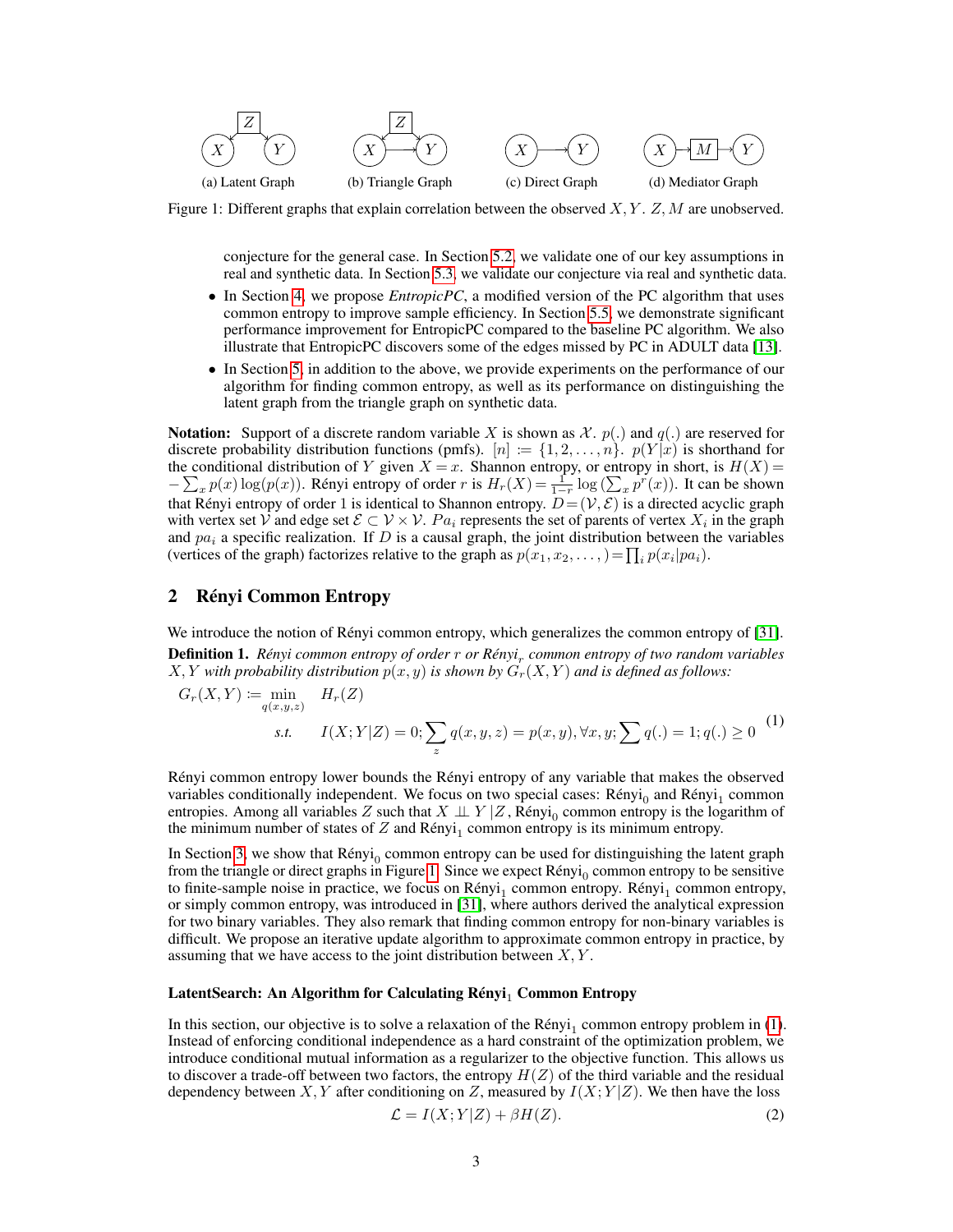#### Algorithm 1 LatentSearch: Iterative Update Algorithm

1: **Input:** Supports of  $x, y, z, \mathcal{X}, \mathcal{Y}, \mathcal{Z}$ , respectively.  $\beta \geq 0$  used in [\(2\)](#page-2-3). Observed joint  $p(x, y)$ . Initialization  $q_1(z|x, y)$ . Number of iterations N. 2: **Output:** Joint distribution  $q(x, y, z)$ 3: for  $i \in [N]$  do 4: *Form the joint:*<br> $q_i(x, y, z) \leftarrow q_i(z|x, y)p(x, y), \forall x, y, z.$  $q_i(x, y, z) \leftarrow q_i(z|x, y)p(x, y), \forall x, y, z.$ 5: *Calculate:*  $q_i(z|x) \leftarrow$  $\sum_{y \in \mathcal{Y}} q_i(x,y,z)$  $\frac{\sum\limits_{y \in \mathcal{Y}} q_i(x,y,z)}{\sum\limits_{y \in \mathcal{Y}, z \in \mathcal{Z}} q_i(x,y,z)},$   $q_i(z|y) \leftarrow \frac{\sum\limits_{x \in \mathcal{X}} q_i(x,y,z)}{\sum\limits_{x \in \mathcal{X}, z \in \mathcal{Z}} q_i(x,y,z)}$  $\frac{x \in \mathcal{X}}{x \in \mathcal{X}, z \in \mathcal{Z}} q_i(x, y, z), \qquad q_i(z) \leftarrow \sum_{x \in \mathcal{X}, y \in \mathcal{Y}} q_i(x, y, z)$ 6: *Update:*  $q_{i+1}(z|x,y) \leftarrow \frac{1}{F(x,y)} \frac{q_i(z|x)q_i(z|y)}{q_i(z)^{1-\beta}}, \text{where } F(x,y) = \sum_{z \in \mathcal{Z}}$  $\frac{q_i(z|x)q_i(z|y)}{q_i(z)^{1-\beta}}.$ 7: return  $q(x, y, z) := q_{N+1}(z|x, y)p(x, y)$ 

<span id="page-3-1"></span>Rather than searching over  $q(x, y, z)$  and enforcing the constraint  $\sum_{z} q(x, y, z) = p(x, y), \forall x, y$ , we can search over  $q(z|x, y)$  and set  $q(x, y, z) = q(z|x, y)p(x, y)$ . Therefore we have  $\mathcal{L} = \mathcal{L}(q(z|x, y))$ . The support size of  $Z$  determines the number of optimization variables. Proposition 5 in [\[31\]](#page-10-9) shows that without loss of generality, we can assume  $|\mathcal{Z}| \leq |\mathcal{X}||\mathcal{Y}|$ . In general,  $\mathcal{L}$  is neither convex nor concave. Although first order methods (e.g., gradient descent) can be used to find a stationary point, as we empirically observe the convergence is slow and the performance is very sensitive to the step size. To this end, we propose a multiplicative update algorithm *LatentSearch* in Algorithm [1.](#page-3-1) Given  $p(x, y)$ , *LatentSearch* starts from a random initialization  $q_0(z|x, y)$ , and at each step i iteratively updates  $q_i(z|x, y)$  to  $q_{i+1}(z|x, y)$  to minimize the loss [\(2\)](#page-2-3). Specifically, in the  $i^{th}$  step it marginalizes the joint  $q_i(x, y, z)$  to get  $q_i(z|x), q_i(z|y)$ , and  $q_i(z)$ , and imposing a scaled product form on these marginals, updates the joint to return  $q_{i+1}(x, y, z)$ . This decomposition and the update rule are motivated by the partial derivatives associated with the Lagrangian of the loss function [\(2\)](#page-2-3) (See Section [7.3\)](#page--1-1). More formally, as we show in the following theorem, after convergence *LatentSearch* outputs a stationary point of the loss function. For the proof, please see Sections [7.3,](#page--1-1) [7.4.](#page--1-2)

Theorem 1. *The stationary points of LatentSearch are also stationary points of the loss in [\(2\)](#page-2-3). Moreover, for*  $\beta = 1$ *, LatentSearch converges to either a local minimum or a saddle point of* [\(2\)](#page-2-3)*, unless it is initialized at a local maximum.*

Therefore, if the algorithm converges to a solution, it outputs either a local minimum, local maximum or a saddle point. We observe in our experiments that the algorithm always converges for  $\beta \leq 1$ .

For each  $\beta$ , *LatentSearch* outputs a distribution  $q(.)$  from which  $H(Z)$  can be calculated. When using *LatentSearch* to approximate  $\text{Rényi}_1$  common entropy, we will run it for multiple  $\beta$  values and pick the distribution q(.) with the smallest  $H(Z)$  such that  $I(X; Y|Z) \leq \theta$  for a practical threshold  $\theta$ to declare conditional independence. See Figure [3b](#page-7-2) for a sample output of *LatentSearch* for multiple  $\beta$  values in the  $I - H$  plane. See also lines 6 − 7 of Algorithm [2](#page-5-1) for an algorithmic description.

## <span id="page-3-0"></span>3 Identifying Correlation without Causation via Rényi Common Entropy

Suppose we observe two discrete random variables  $X, Y$  to be statistically dependent. Reichenbach's common cause principle states that  $X$  and  $Y$  are either causally related, or there is a common cause that induces the correlation.<sup>[1](#page-3-2)</sup> If the correlation is *only* due to a common cause, intervening on either variable will have no effect on the other. Therefore, it is important for policy decisions to identify this case of *correlation without causation*. Specifically, we want to distinguish latent graph from the triangle or direct graphs in Figure [1.](#page-2-0) Since our goal is not to identify the causal direction between  $X$ and Y, we use triangle, direct and mediator graphs to refer to either direction. We show that, under certain assumptions, Rényi common entropy can be used to solve this identification problem.

Our key assumption is that the latent confounders, if they exist, have small Rényi entropy. In other words, in Figure [1](#page-2-0)  $H_r(Z) \leq \theta_r$  for some  $\theta_r$ . We consider two cases: Rényi<sub>0</sub> and Rényi<sub>1</sub> entropies.  $H_0(Z) \leq \theta_0$  is equivalent to upper bounding the support size of Z.  $H_1(Z) \leq \theta_1$  upper bounds the Shannon entropy of Z. In general,  $H_1(Z) \leq \theta$  can be seen as a relaxation of  $H_0(Z) \leq \theta$  as the latter

<span id="page-3-2"></span><sup>&</sup>lt;sup>1</sup>We assume no selection bias in this work, which can also induce spurious correlation.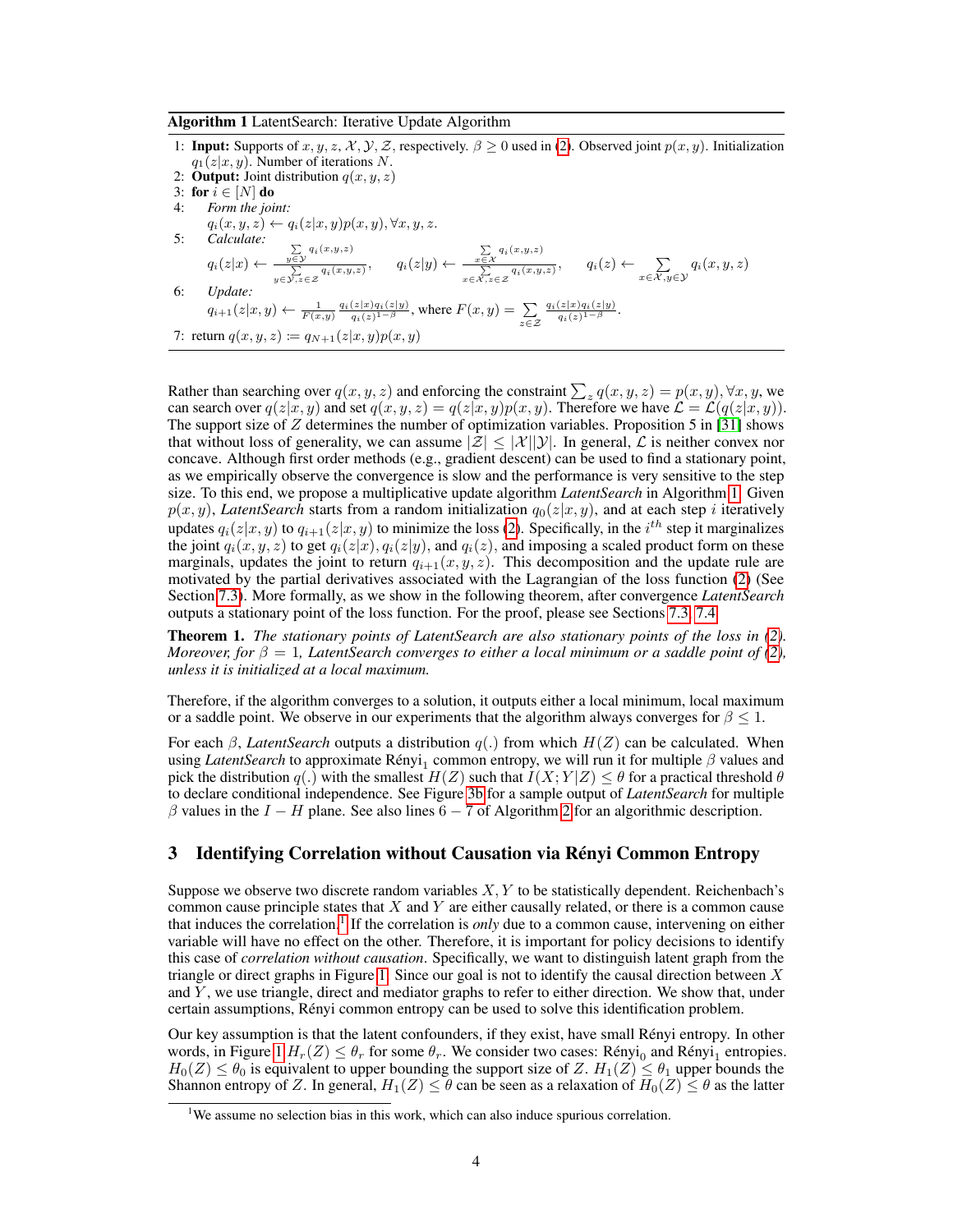implies the former but not vice verse. Accordingly, we show stronger results for Rényi<sub>0</sub>, whereas we leave the most general identifiability result of  $Rényi<sub>1</sub>$  as a conjecture. We also quantify how small the confounder's Rényi entropy should be for identifiability.

Note that bounding the Rényi entropy of the latent confounder in the latent graph bounds the Rényi common entropy of the observed variables. Therefore, in order to distinguish the latent graph from the triangle and direct graphs, we need to obtain lower bounds on the Rényi common entropy of a typical pair  $X, Y$  when data is generated from the triangle or direct graphs.

We first establish bounds on the  $Rényi<sub>0</sub>$  common entropy for the triangle and direct graphs, which hold for almost all parametrizations. To measure the fraction of causal models for which our bound is valid, we use a natural probability measure on the set of joint distributions by sampling each conditional uniformly randomly from the probability simplex:

Definition 2 (Uniform generative model (UGM)). *For any causal graph, consider the following* generative model for the joint distribution  $p(x_1, x_2, ...)$  =  $\prod_i p(x_i|pa_i)$ , where  $X_i \in \mathcal{X}_i, \forall i$ : For all i and  $pa_i$ , let the conditional distribution  $p(X_i|pa_i)$  be sampled independently and uniformly *randomly from the probability simplex in*  $|\mathcal{X}_i|$  *dimensions.* 

The following theorem uses the measure induced by UGM to show that for almost all distributions obtained from the triangle or direct graph,  $Rényi<sub>0</sub>$  common entropy of the observed variables is large.

<span id="page-4-0"></span>Theorem 2. *Consider the random variables* X, Y, Z *with supports* [m], [n], [k]*, respectively. Let*  $p(x, y, z)$  be a pmf sampled from the triangle or the direct graphs according to UGM. Then with *probability 1,*  $G_0(X, Y) = \log(\min\{m, n\})$ *.* 

Now consider the latent graph where Z is the true confounder. We clearly have that  $G_0(X, Y) \leq$  $H_0(Z)$  since Z indeed makes X, Y conditionally independent. In other words,  $G_0(X, Y)$  is upper bounded in the latent graph whereas it is lower bounded in the triangle and the direct graphs by Theorem [2.](#page-4-0) Therefore, as long as the correlation cannot be explained by the mediator graph,  $G_0(X, Y)$ can be used as a parameter to identify the latent graph. In order to formalize this identifiability statement, we need two assumptions with parameters  $(r, \theta)$ :

<span id="page-4-1"></span>Assumption 1 (r, θ). *Consider any causal model with observed variables* X, Y *. Let* Z *represent the variable that captures all latent confounders between*  $X, Y$ *. Then*  $H_r(Z) < \theta$ *.* 

<span id="page-4-2"></span>Assumption 2 (r, θ). *Consider a causal model where* X *causes* Y *. If* X *causes* Y *only through a latent mediator* Z, *i.e.*,  $X \to Z \to Y$ *, then*  $H_r(Z) \geq \theta$ *.* 

Assumption [1](#page-4-1) states that the collection of latent confounders, represented by Z, has to be "simple", which is quantified by its Rényi entropy. This assumption can also be interpreted as relaxing the causal sufficiency assumption by allowing *weak* confounding. Assumption [2](#page-4-2) states that if the correlation is induced only due to a mediator, this mediator cannot have low Rényi entropy. Even though this assumption might seem restrictive, we provide evidence on both real and synthetic data in Section [5.2](#page-6-0) to show it indeed often holds in practice. We have the following corollary:

<span id="page-4-3"></span>**Corollary 1.** *Consider the random variables*  $X, Y$  *with supports*  $[m], [n]$ *, respectively. For*  $\theta =$ log(min{m, n})*, latent graph can be identified with probability* 1 *under UGM, Assumption [1](#page-4-1)[,2\(](#page-4-2)*0, θ*).*

Corollary [1](#page-4-3) indicates that, when the latent confounder has less than  $\min\{m, n\}$  number of states, we can infer that the true causal graph is the latent graph from observational data under Assumptions [1](#page-4-1) and [2.](#page-4-2) However, using common entropy, we cannot distinguish triangle graph from the direct graph. Also note that the identifiability result holds for *almost all* parametrizations of these graphs, i.e., the set of parameters where it does not hold has Lebesgue measure zero.

Next, we investigate if  $\text{Rényi}_1$  common entropy can be used for the same goal. Finding  $\text{Rényi}_1$ common entropy in general is challenging. For binary  $X, Y$  we can use the analytical expression of [\[31\]](#page-10-9) to show that  $G_1(X, Y)$  is almost always larger than  $H(Z)$  asymptotically for the triangle graph:

Theorem 3. *Consider the random variables* X, Y, Z *with supports* [2], [2], [k]*, respectively. Let* p(x, y, z) *be a pmf sampled from the triangle graph according to UGM except* p(z)*, which can be* arbitrary. Then  $\lim_{H(Z)\to 0} \mathbb{P}(\hat{G}_1(X,Y) > H(Z)) = 1$ , where  $\mathbb P$  is the probability measure induced by UGM.

In Section [7.8,](#page--1-3) we provide simulations for binary and ternary  $Z$  to demonstrate the behavior for small non-zero  $H(Z)$ . Then, we have the following asymptotic identifiability result using common entropy: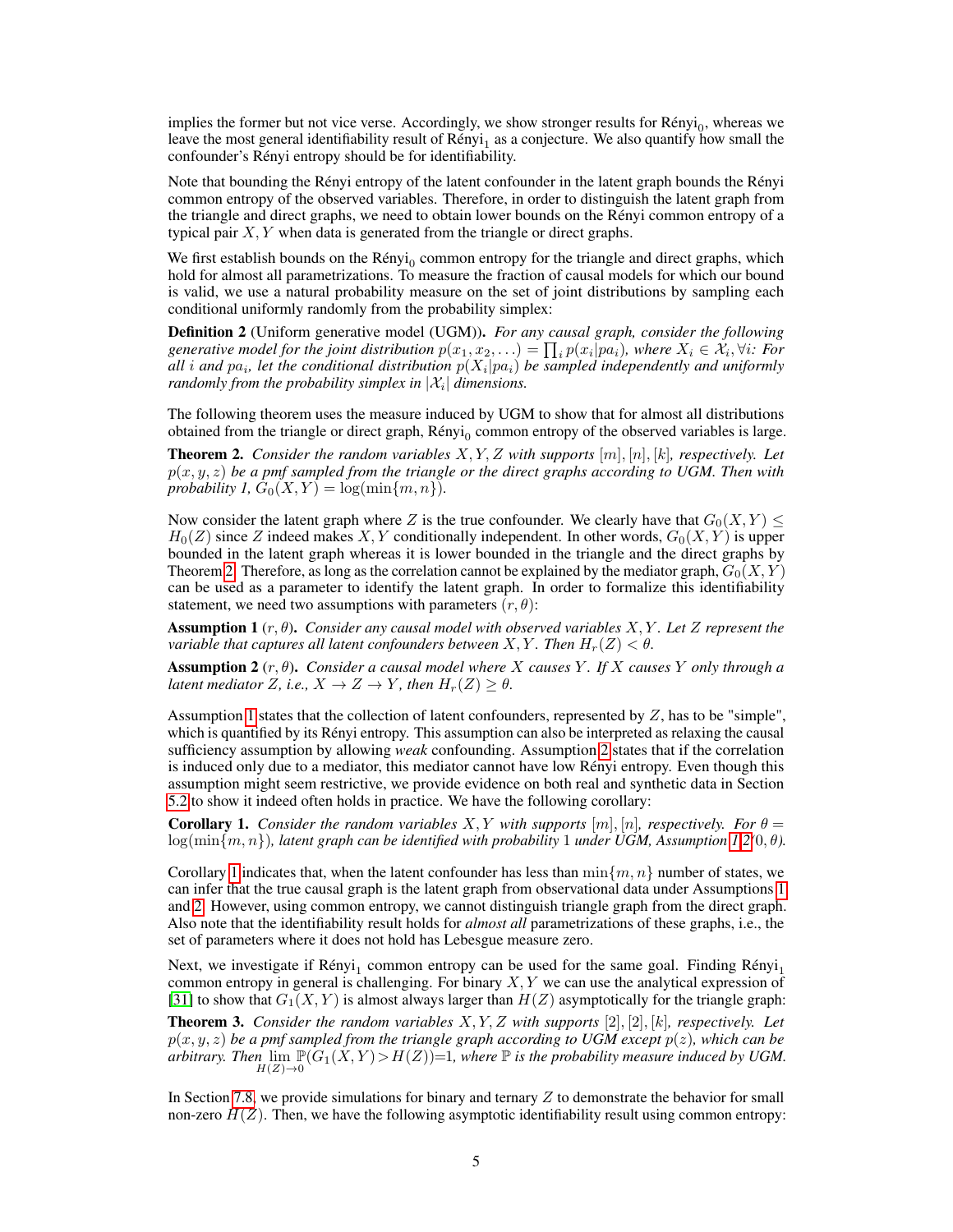Algorithm 2 InferGraph: Identifying the Latent Graph

1: **Input:** k : Support size of Z,  $p(x, y)$ ,  $T : I(X; Y|Z)$  threshold,  $\{\beta_i\}_{i \in [N]}, \theta : H(Z)$  threshold. 2: Randomly initialize N distributions  $q_0^{(i)}(z|x,y), i \in [N]$ . 3: for  $i \in [N]$  do 4:  $q^{(i)}(x, y, z) \leftarrow LatentSearch(q_0^{(i)}(z|x, y), \beta_i).$ 5: Calculate  $I^{(i)}(X;Y|Z)$  and  $H^{(i)}(Z)$  from  $q^{(i)}(x,y,z)$ . 6:  $S = \{i : I^{(i)}(X;Y|Z) \leq T\}.$ 7: if  $\min(\{H^{(i)}(Z): i \in S\}) > \theta$  or  $S = \emptyset$  then 8: return Triangle or Direct Graph 9: else 10: return Latent Graph

<span id="page-5-1"></span>**Algorithm 3** EntropicPC (for  $F = False$ ) and EntropicPC-C (for  $F = True$ )

1: **Input:** CI Oracle C for  $V = \{X_1, \ldots, X_n\}$ . Common entropy oracle B. Entropy oracle H. Flag F. 2: Form the complete undirected graph  $D = (V, \mathcal{E})$  on node set V. 3:  $l \leftarrow -1$ . maysep( $X_i, X_j$ ) ← True,  $\forall i, j$ . 4: while  $\exists i, j$  s.t.  $(X_i, X_j) \in \mathcal{E}$  and  $|adj_D(X_i) \setminus \{X_j\}| > l$  and  $maysep(X_i, X_j) = True$ . do 5:  $l \leftarrow l + 1$ 6: **for** All *i*, *j* s.t.  $(X_i, X_j) \in \mathcal{E}$  and  $|adj_D(X_i) \setminus \{X_j\}| \ge l$  do 7: while  $(X_i, X_j) \in \mathcal{E}$  and  $\exists S \subseteq adj_D(X_i) \setminus \{X_j\}$  s.t.  $|S| = l$  and  $maysep(X_i, X_j) = True$ . do <br>8: Pick a new  $S \subseteq adj_D(X_i) \setminus \{X_j\}$  s.t.  $|S| = l$ . Pick a new  $S \subseteq adj_D(X_i) \backslash \{X_j\}$  s.t.  $|S| = l$ . 9: **if**  $C(X, Y|Z) = True$  then 10: **if**  $H(S) \geq \mathcal{B}(X_i, X_j)$  then 11:  $\mathcal{E} \leftarrow \mathcal{E} - \{(X_i, X_j)\}.$ 12:  $\text{sepset}(X_i, X_j) \leftarrow S$ . 13: **else if**  $F = True$  then 14:  $maysep(X_i, X_j) \leftarrow False$ 15: else 16: **if**  $\mathcal{B}(X_i, X_j) \ge 0.8 \min\{H(X_i), H(X_j)\}\)$  then 17:  $maysep(X_i, X_j) \leftarrow False$ 18: Orient unshielded colliders according to separating sets  $\{sepset(X_i, X_j)\}_{i,j\in[n]}$  [\[11\]](#page-9-3). 19: Orient as many of the remaining undirected edges as possible by repeatedly applying the Meek rules [\[35\]](#page-10-3). 20: **Return:**  $D = (\mathcal{V}, \mathcal{E})$ .

<span id="page-5-4"></span><span id="page-5-3"></span>**Corollary 2.** For binary X, Y under UGM, Assumption [1,](#page-4-1)[2\(](#page-4-2)1,  $\theta$ ) if the entropy upper bound  $\theta$  is *known, the fraction of causal models for which latent graph can identified goes to* 1 *as*  $\theta$  *goes to* 0*.* 

For the general case, we conjecture that when the data is sampled from the triangle or the direct graphs,  $G_1(X, Y)$  scales with  $\min\{H(X), H(Y)\}.$ 

<span id="page-5-2"></span>Conjecture 1. *Consider the random variables* X, Y, Z *with supports* [m], [n], [k]*, respectively. Let*  $p(x, y, z)$  *be a pmf sampled from the triangle or direct graphs according to UGM except*  $p(z)$ *, which*  $c$ an be arbitrary. Then, there exists a constant  $\alpha \! = \! \Theta(1)$  such that with probability  $1\! -\!(\min\{m,n\})^{-c}$  $G_1(X, Y) > \alpha \min\{H(X), H(Y)\}$  *for some constant*  $c = c(\alpha)$ *.* 

According to Conjecture [1,](#page-5-2) we expect that for most of the parametrizations of the triangle and direct graphs, common entropy of the observed variables should be lower-bounded by the entropies of the observed variables, up to a scaling by a constant. It is easy to see that under assumptions similar to those in Corollaries [1](#page-4-3) and [2,](#page-5-3) Conjecture [1](#page-5-2) implies identifiability of the latent graph. In Section [5,](#page-6-1) we conduct experiments to support the conjecture and identify  $\alpha$ . We conclude this section by formalizing how *LatentSearch* can be used in Algorithm [2,](#page-5-1) under Assumption  $1(1, \theta)$ ,  $2(1, \theta)$ . Conjecture [1](#page-5-2) suggests that, in Algorithm [2,](#page-5-1) we can set  $\theta = \alpha \min\{H(X), H(Y)\}$  for some  $\alpha < 1$ .

## <span id="page-5-0"></span>4 Entropic Constraint-Based Causal Discovery

A causal graph imposes certain CI relations in the data. Constraint-based causal discovery methods utilize CI statements to reverse-engineer the underlying causal graph. Consider a causal graph over a set V of observed variables. Constraint-based methods identify a set  $S_{X,Y} \subset V$  as a *separating set*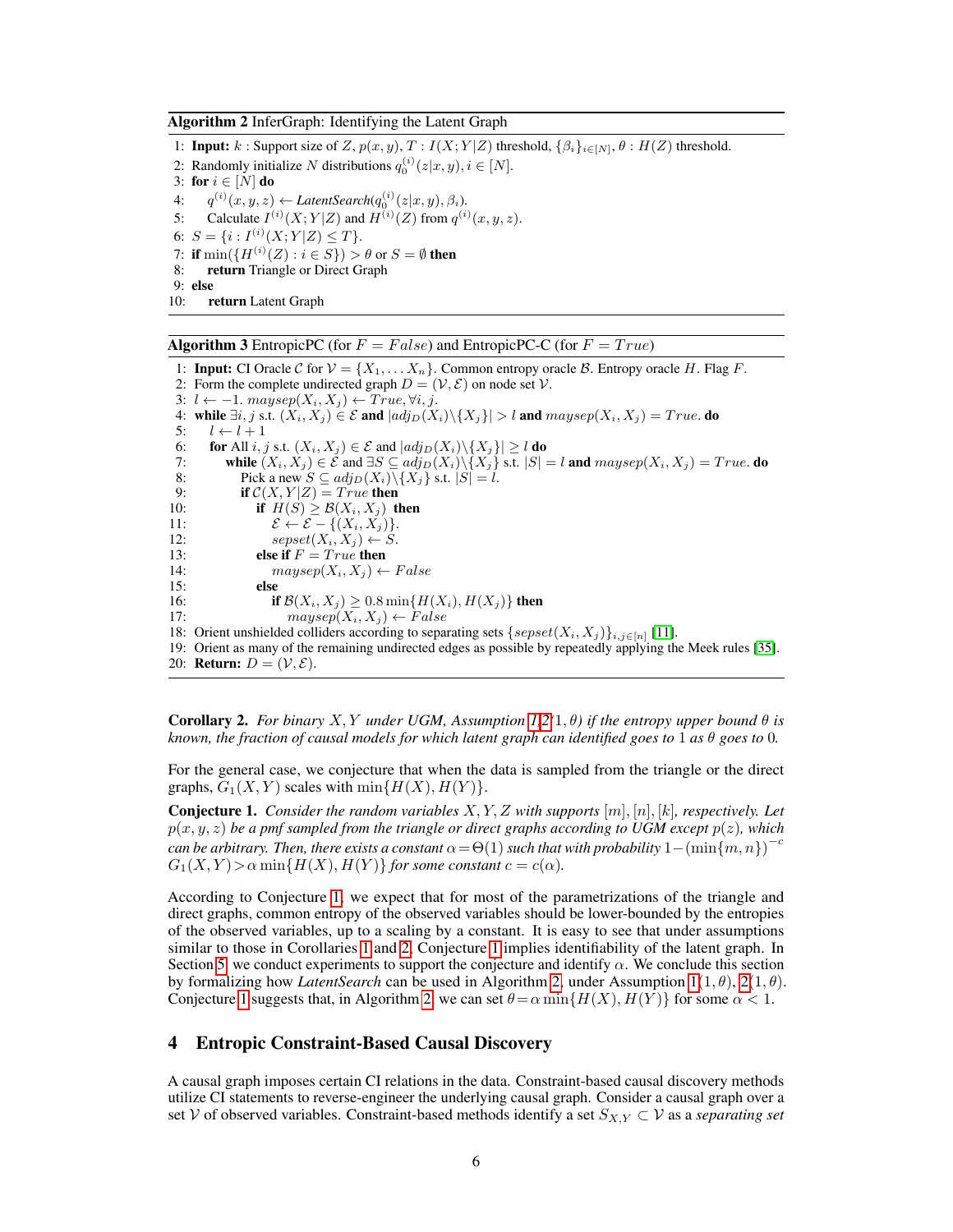for every pair X, Y if the CI statement  $X \perp \!\!\!\perp Y | S_{X,Y}$  holds in the data. Starting with a complete graph, edges between pairs are removed if they are separable by some set. Separating sets are later used to orient parts of the graph, which is followed by a set of orientation rules [\[47,](#page-11-1) [55\]](#page-11-5) .

Despite being grounded theoretically in the large sample limit, in practice these methods require a large number of samples and are very sensitive to noise: An incorrect CI statement early on might lead to a drastically different causal graph at the end due to their sequential nature. Another issue is that the distribution should be faithful to the graph, i.e., any connected pair should be dependent [\[47,](#page-11-1) [29\]](#page-10-10).

To help alleviate some of these issues, we propose a simple modification to the existing constraintbased learning algorithms using common entropy. Our key observation is that the common entropy of two variables provide an information-theoretic lower bound on the entropy of *any* separating set. In other words, common entropy provides us with a necessary condition for a set  $S_{X,Y}$  to be a valid separating set:  $X \perp \!\!\! \perp Y | S_{X,Y}$  only if  $H(S_{X,Y}) \geq G_1(X,Y)$ . Accordingly, we can modify any constraint-based method to ensure this condition. We only lay out our modifications on the PC algorithm. It can be trivially applied to other methods such as modern variants of PC and FCI.

We propose two versions: *EntropicPC* and the conservative version *EntropicPC-C*. In both,  $S_{X,Y}$ is accepted only if  $H(S_{X,Y}) \geq G_1(X,Y)$ . The difference is how they handle pairs X, Y that are deemed CI despite that  $H(S_{X,Y}) < G_1(X,Y)$ . EntropicPC-C concludes that the data for X, Y is unreliable and simply declares them non-separable by any set. EntropicPC only does this when common entropy is large, i.e.,  $G_1(X, Y) \geq 0.8 \min\{H(X), H(Y)\}$ ; otherwise it searches for another set that may satisfy  $H(S_{X,Y}) \geq G_1(X,Y)$ . 0.8 is chosen based on our experiments in Section [5.](#page-6-1)

We provide the pseudo-code in Algorithm [3.](#page-5-4) It is easy to see that both algorithms are sound in the sample limit. The case of  $S = \emptyset$  in line 10 is of special interest. Setting  $H(\emptyset) = 0$  is not reasonable with finitely many samples since the common entropy of independent variables will not be estimated as exactly zero. To address this, in simulations  $H(\emptyset)$  is set to 0.1 min{ $H(X)$ ,  $H(Y)$ } in line 10. This and the choice of 0.8 as the coefficient in line 16 can be seen as hyper-parameters to be tuned.

## <span id="page-6-1"></span>5 Experiments

#### <span id="page-6-2"></span>5.1 Performance of LatentSearch

We evaluate how well *LatentSearch* performs by generating data from the latent graph and comparing the entropy it recovers with the entropy of the true confounder  $Z$  in Figure [2a.](#page-7-3) In the generated data, we ensure  $H(Z)$  is bounded above by 1 for all n. This makes the task harder for the algorithm for larger n. The left axis shows the fraction of times *LatentSearch* recovers a latent with entropy smaller than  $H(Z)$ . The right axis shows the worst-case performance in terms of the entropy gap between the algorithm output and true entropy. We generated  $100$  random distributions for each  $n$ . The same number of iterations is used for the algorithm for all  $n$ . As expected, performance slowly degrades as n is increased, since  $H(Z) < 1$ ,  $\forall n$ . We conclude that *LatentSearch* performs well within the range of n values we use in this paper. Further research is needed to make *LatentSearch* adapt to n.

#### <span id="page-6-0"></span>5.2 Validating Assumption [2:](#page-4-2) No Low-Entropy Mediator

We conducted synthetic and real experiments to validate the assumption that, in practice, it is unlikely for cause-effect pairs to only have low-entropy mediators. First, in Figure [3c](#page-7-2) we generated data from  $X \to Z \to Y$  and evaluated  $H(Z)$ .  $p(X)$  is sampled uniformly from the probability simplex.  $p(Z|x), \forall x$  are sampled from Dirichlet with parameter  $\alpha_{Dir}$ . It is observed that mediator entropy scales with  $\log_2(n)$  for all cases. This supports Assumption [2](#page-4-2) by asserting that for most causal models, unless the mediator has a constant number of states, its entropy is close to  $H(X)$ ,  $H(Y)$ .

Second, in Figure [3a,](#page-7-2) we run *LatentSearch* on the real cause-effect pairs from Tuebingen dataset [\[36\]](#page-10-11). Our goal is to test if the causation can be solely due to low-entropy mediators: If it is, then common entropy should be small since mediator can make the observed variables conditionally independent. We used different thresholds for conditional mutual information for declaring two variables conditionally independent. Investigating typical  $I - H$  plots for this dataset (see (b)), we conclude that 0.001 is a suitable CMI threshold for this dataset. From the empirical cdf of  $\alpha := \frac{G_1(X,Y)}{\min\{H(X),H(Y)\}}$  across the dataset, we identified that for most pairs  $G_1(X, Y) \ge 0.8 \min\{H(X), H(Y)\}\.$  This indicates that if the causation is solely due to a mediator, it must have entropy of at least  $0.8 \min\{H(X), H(Y)\}\$ .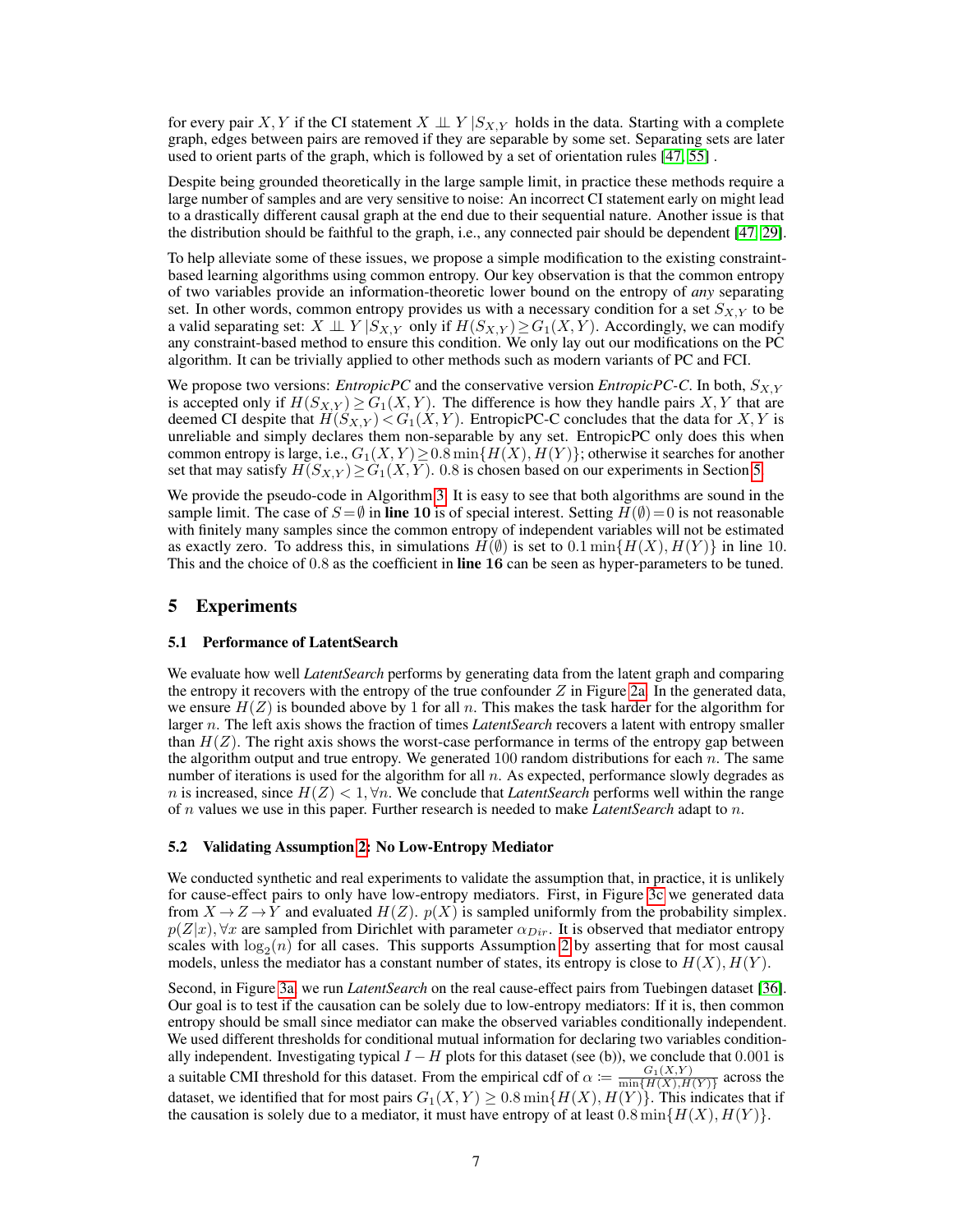<span id="page-7-3"></span>

Figure 2: (a) [Section [5.1\]](#page-6-2) Performance of *LatentSearch* (Alg. 1) on synthetic data. (b) [Section [5.3\]](#page-7-0) Fraction of times Conjecture [1](#page-5-2) holds in synthetic data for different values of  $\alpha$ . (c) [Section [5.4\]](#page-7-4) Performance of Algorithm [2](#page-5-1) on synthetic data for different confounder entropies.

<span id="page-7-2"></span>

Figure 3: (a) [Section [5.3,](#page-7-0)[5.2\]](#page-6-0) Empirical cumulative distribution function for  $\alpha$  from Conjecture [1](#page-5-2) from Tuebingen Data for various conditional mutual information thresholds. (b) Tradeoff curve discovered by *LatentSearch* for pair 7 of Tuebingen. Each point is the output of *LatentSearch* for a different value of  $\beta$ . The sharp elbow around  $I(X; Y|Z) = 0$  hints that the suitable conditional mutual information threshold for this pair is  $\approx 0.001$ . (c) Entropy of mediator in synthetic data. y–axis shows the mean minus 5 times the st-dev. of entropy as a fraction of  $\log_2(n)$  as an empirical lower bound. Results show that, for almost all models, entropy of the mediator scales with  $\log_2(n)$ .

#### <span id="page-7-0"></span>5.3 Validating Conjecture [1](#page-5-2)

In Figure [2b,](#page-7-3) for each n we sample 1000 distributions from the triangle graph with  $H(Z) < 1$ . Even with a 1 bit latent, we observe that  $G_1(X, Y)$  scales with  $\min\{H(X), H(Y)\}\$ . In fact the result hints at the even stronger statement that that for any  $\alpha$ ,  $\exists n_0(\alpha)$  where the conjecture holds  $\forall n \geq n_0(\alpha)$ .

Experiments with the Tuebingen data, as explained in Section [5.2](#page-6-0) and Figure [3a,](#page-7-2) similarly supports Conjecture [1:](#page-5-2) If a pair is causally related, common entropy typically scales with  $\min\{H(X), H(Y)\}\$ .

#### <span id="page-7-4"></span>5.4 Identifiability via Algorithm [2](#page-5-1)

In Figure [2c](#page-7-3) we uniformly mixed data from triangle and latent graphs with different entropy bounds on the confounder. Since in a practical problem, true  $H(Z)$  will not be available, we used 0.8 min $\{H(X), H(Y)\}$  as the entropy threshold  $\theta$  in Algorithm [2.](#page-5-1) The results indicate that even if the true  $H(Z)$  scales with  $n$  (e.g.,  $0.5 \log_2(n)$ ), we can still distinguish latent from triangle graph.  $\leq$  can be interpreted as  $\approx$  due to our sampling method of  $p(z)$ , as detailed in Section [7.10.](#page--1-4)

#### <span id="page-7-1"></span>5.5 Evaluating EntropicPC

In this section, to illustrate the performance improvement provided by using common entropy, we compare the order-independent version of PC algorithm [\[11\]](#page-9-3) with our proposed modification EntropicPC and its conservative version EntropicPC-C as described in Algorithm [3](#page-5-4) on both synthetic graphs and data generated from them and on ADULT dataset. We use *pcalg* package in R [\[24,](#page-10-12) [18\]](#page-10-13)

Synthetic Graphs/Data: In Figure [4](#page-8-0) we randomly sampled joint distributions from 100 Erdös-Rényi graphs on 10 nodes (see Section [7.12](#page--1-5) for 3-node graphs) each with 8 states, and obtained datasets with  $1k, 5k, 80k$  samples.  $80k$  is chosen to mimic the infinite-sample regime where we expect identical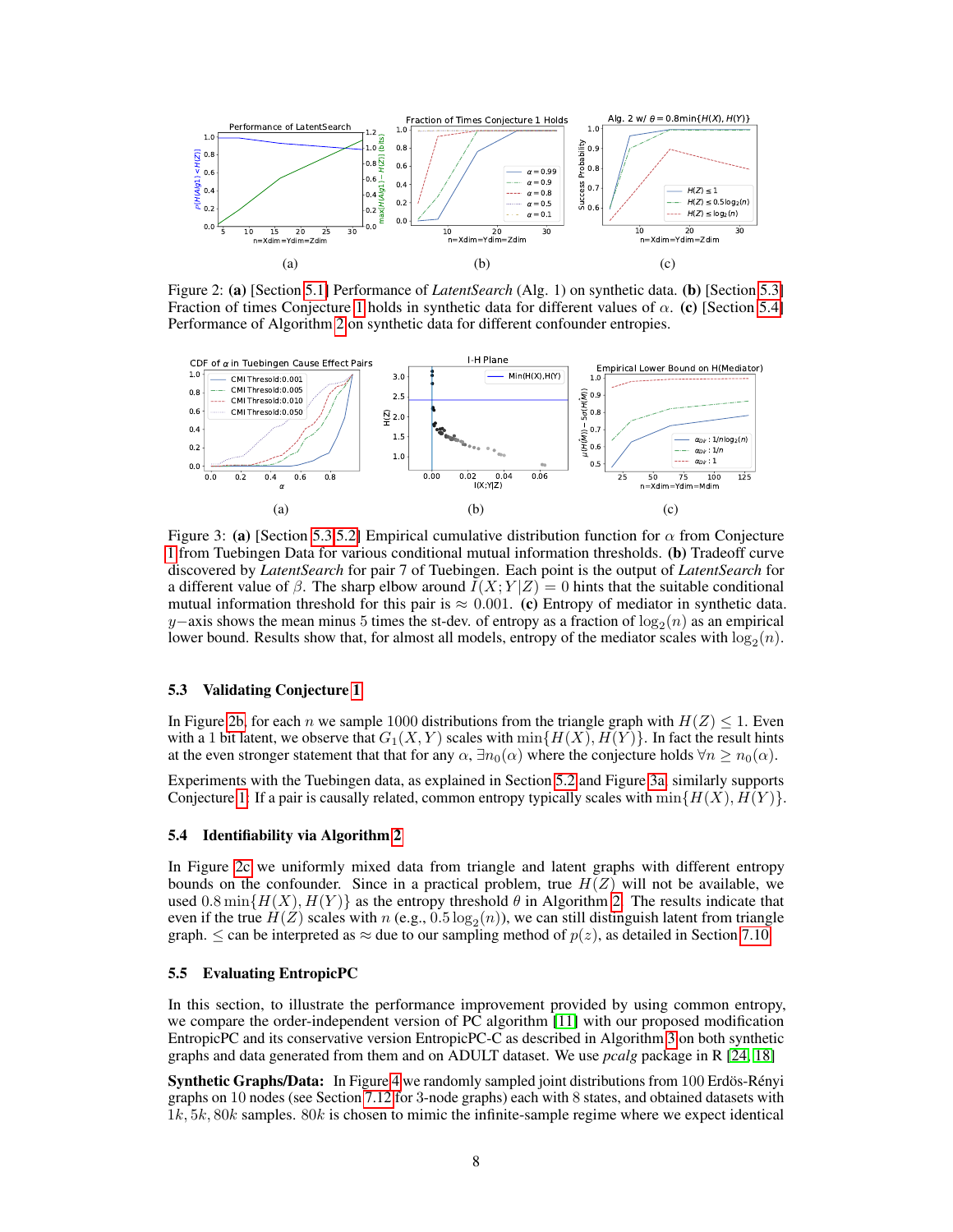<span id="page-8-0"></span>

Figure 4: [Section [5.5\]](#page-7-1) Performance of EntropicPC, EntropicPC-C and PC in synthetic data.

performance with PC. (a), (b), (c) shows the empirical cumulative distribution function (CDF) of F1 score for identifying edges in either direction correctly (skeleton). Since  $F_1 = 1$  is ideal, the best-case CDF is a step function at 1. Accordingly, lower the CDF curve the better.  $(d)$ ,  $(e)$ ,  $(f)$  shows the empirical CDF of Structural Hamming Distance (SHD) [\[49\]](#page-11-10) between the true essential graphs, and the output of each algorithm using the same synthetic data. Since  $SHD = 0$  is ideal, the best-case CDF is a step function at 0, Accordingly, higher the CDF curve the better. EntropicPC provides very significant improvements to skeleton discovery as indicated by the F1 score and moderate improvement to identifying the true essential graph as indicated by SHD in the small-sample regime.

On ADULT Dataset: We compare the performance of EntropicPC with the baseline PC algorithm that we used for our modifications. Entropic PC identifies the following additional edges that are missed by the PC algorithm: It discovers that *Marital Status, Relationship, Education, Occupation* causes *Salary*. Even though there is no ground truth, at the very least, we expect *Education* and *Occupation* to be causes of *Salary*, whereas PC outputs *Salary* as an isolated node, implying it is not caused by any of the variables. We believe the reason it that for every neighbor, there is some conditioning set and a configuration with very few number of samples. This can easily be interpreted as conditional independence by a CI tester. EntropicPC alleviates this problem by concluding that there is significant dependence between these variables by checking their common entropy. From both real and synthetic simulations, we conclude that common entropy is more robust to small number of samples than CI testing. For space restriction, causal graphs are shown in Figure [8](#page--1-6) in Appendix.

## 6 Conclusions

In this paper, we showed that common entropy, an information-theoretic quantity, can be used for causal discovery. We introduced the notion of Rényi common entropy and proposed a practical algorithm for approximately calculating  $Rényi<sub>1</sub>$  common entropy. Next, we showed theoretically that common entropy can be used to identify if the observed variables are causally related under certain assumptions. Finally, we showed that common entropy can be used to improve the existing constraint-based causal discovery algorithms. We evaluated our results on synthetic and real data.

## Acknowledgments and Disclosure of Funding

This work was supported in part by NSF Grants SATC 1704778, CCF 1763702, 1934932, AF 1901292, 2008710, 2019844, 1731754, 1646522, 1609279, ONR, ARO W911NF-17-1-0359, research gifts by Western Digital, WNCG IAP, computing resources from TACC, the Archie Straiton Fellowship.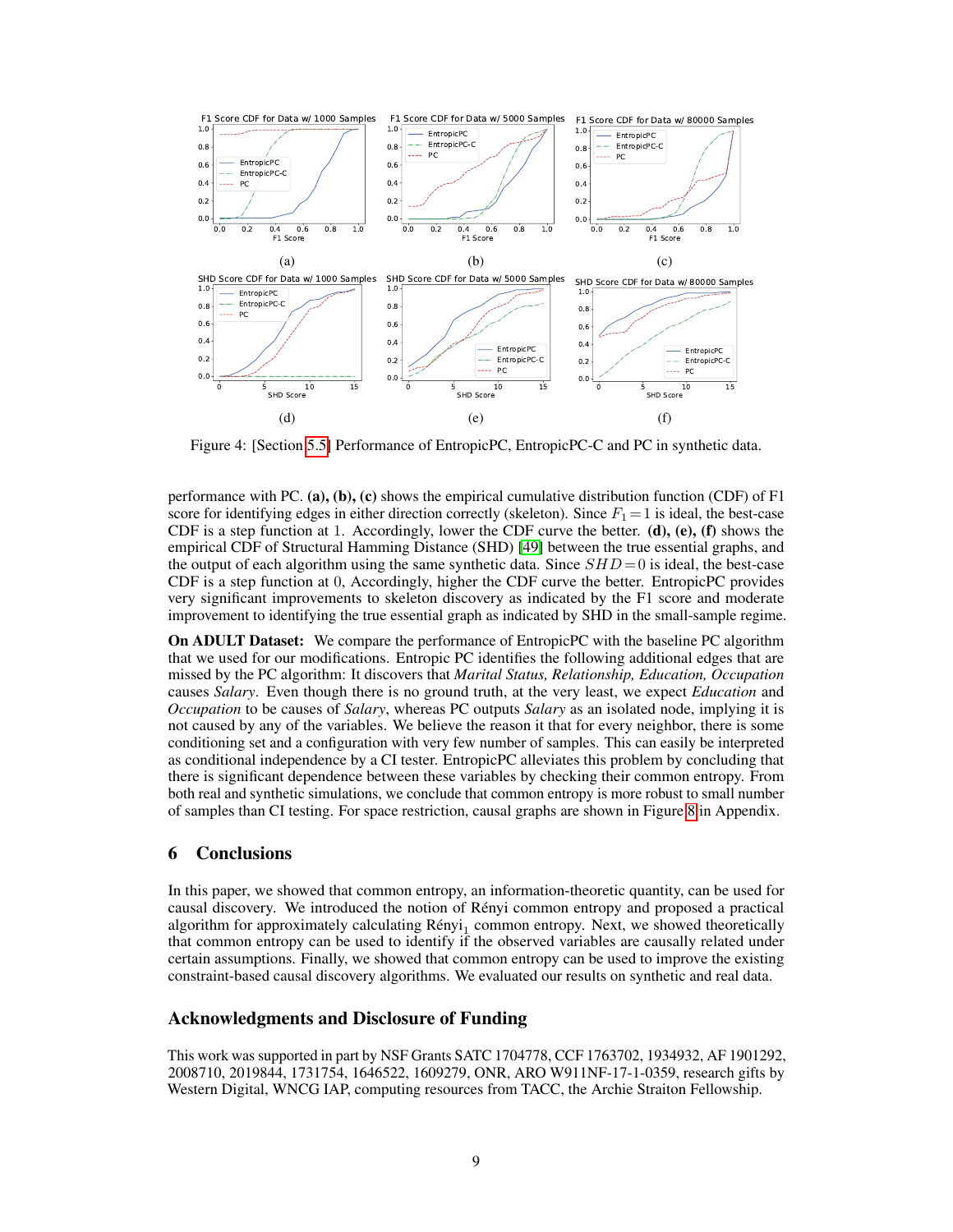## Broader Impact

This work lays the foundations for using the information-theoretic notion of common entropy within the context of discovering causal relations from data.

Problems that require discovering causal relations from observational data are prominent across many different fields. Causality is also central to the development of AI. Therefore, we expect this work to have a positive impact by providing a new methodology and identifying settings in which causality can be inferred using this framework.

In terms of the negative effects, we do not foresee an immediate negative effect that may arise because of this work. The only risks would be due to the risks associated with having stronger machine learning models, and better AI that could be misused or exploited.

## References

- <span id="page-9-4"></span>[1] Steen A. Andersson, David Madigan, and Michael D. Perlman. A characterization of markov equivalence classes for acyclic digraphs. *The Annals of Statistics*, 25(2):505–541, 1997.
- [2] Sanjeev Arora, Rong Ge, Yonatan Halpern, David Mimno, Ankur Moitra, David Sontag, Yichen Wu, and Michael Zhu. A practical algorithm for topic modeling with provable guarantees. In *International Conference on Machine Learning*, pages 280–288, 2013.
- [3] Mohammad Taha Bahadori, Krzysztof Chalupka, Edward Choi, Robert Chen, Walter F Stewart, and Jimeng Sun. Causal regularization. *arXiv preprint arXiv:1702.02604*, 2017.
- [4] David M Blei, Andrew Y Ng, and Michael I Jordan. Latent dirichlet allocation. *Journal of machine Learning research*, 3(Jan):993–1022, 2003.
- [5] Matthew Brand. An entropic estimator for structure discovery. In *Advances in Neural Information Processing Systems*, pages 723–729, 1999.
- [6] Ruichu Cai, Jie Qiao, Kun Zhang, Zhenjie Zhang, and Zhifeng Hao. Causal discovery from discrete data using hidden compact representation. In *Advances in Neural Information Processing Systems*, pages 2671–2679, 2018.
- [7] Richard Caron and Tim Traynor. The zero set of a polynomial, 2005. [Online].
- <span id="page-9-7"></span>[8] Rafael Chaves, Lukas Luft, Thiago O Maciel, David Gross, Dominik Janzing, and Bernhard Schölkopf. Inferring latent structures via information inequalities. *arXiv preprint arXiv:1407.2256*, 2014.
- <span id="page-9-5"></span>[9] David Maxwell Chickering. Optimal structure identification with greedy search. *Journal of Machine Learning Research*, 3:507–554, 2002.
- <span id="page-9-6"></span>[10] David Maxwell Chickering and Christopher Meek. Finding optimal bayesian networks. In *Proceedings of the Eighteenth conference on Uncertainty in artificial intelligence*, pages 94–102, 2002.
- <span id="page-9-3"></span>[11] Diego Colombo and Marloes H Maathuis. Order-independent constraint-based causal structure learning. *The Journal of Machine Learning Research*, 15(1):3741–3782, 2014.
- <span id="page-9-0"></span>[12] Pim de Haan, Dinesh Jayaraman, and Sergey Levine. Causal confusion in imitation learning. In *Advances in Neural Information Processing Systems*, pages 11693–11704, 2019.
- <span id="page-9-9"></span>[13] Dua Dheeru and Efi Karra Taniskidou. UCI machine learning repository, 2017.
- <span id="page-9-2"></span>[14] Frederick Eberhardt. Phd thesis. *Causation and Intervention (Ph.D. Thesis)*, 2007.
- <span id="page-9-8"></span>[15] Jalal Etesami and Negar Kiyavash. Discovering influence structure. In *IEEE ISIT*, 2016.
- [16] Eric Gaussier and Cyril Goutte. Relation between plsa and nmf and implications. In *Proceedings of the 28th annual international ACM SIGIR conference on Research and development in information retrieval*, pages 601–602. ACM, 2005.
- <span id="page-9-1"></span>[17] Alain Hauser and Peter Bühlmann. Characterization and greedy learning of interventional markov equivalence classes of directed acyclic graphs. *Journal of Machine Learning Research*, 13(1):2409–2464, 2012.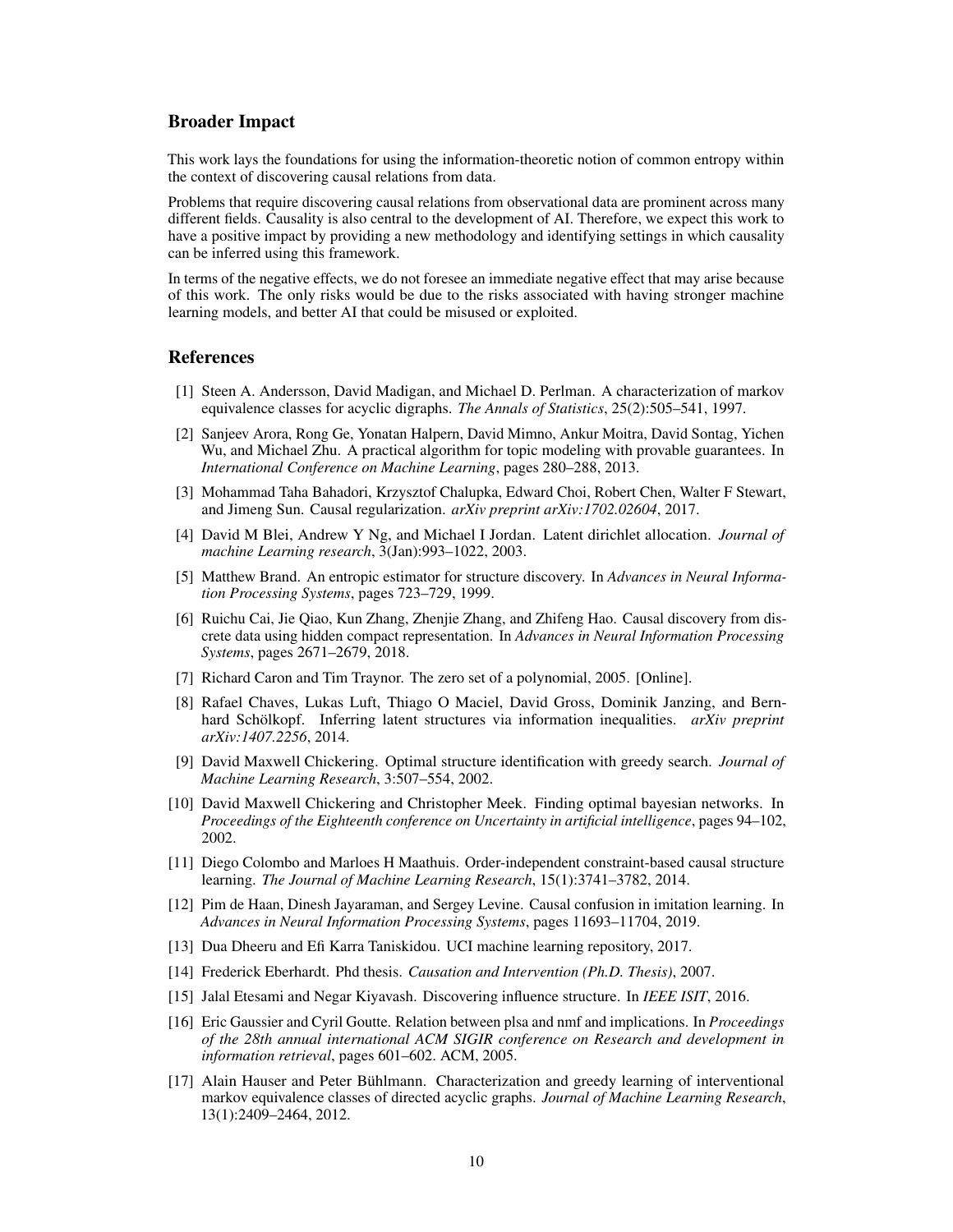- <span id="page-10-13"></span>[18] Alain Hauser and Peter Bühlmann. Characterization and greedy learning of interventional Markov equivalence classes of directed acyclic graphs. *Journal of Machine Learning Research*, 13:2409–2464, 2012.
- [19] Thomas Hofmann. Probabilistic latent semantic analysis. In *Proceedings of the Fifteenth conference on Uncertainty in artificial intelligence*, pages 289–296. Morgan Kaufmann Publishers Inc., 1999.
- <span id="page-10-4"></span>[20] Patrik O Hoyer, Dominik Janzing, Joris Mooij, Jonas Peters, and Bernhard Schölkopf. Nonlinear causal discovery with additive noise models. In *Proceedings of NIPS 2008*, 2008.
- <span id="page-10-6"></span>[21] Dominik Janzing, Jonas Peters, Joris Mooij, and Bernhard Schölkopf. Identifying confounders using additive noise models. In *Proceedings of the Twenty-Fifth Conference on Uncertainty in Artificial Intelligence*, pages 249–257. AUAI Press, 2009.
- [22] Dominik Janzing and Bernhard Scholkopf. Causal inference using the algorithmic markov condition. *IEEE Transactions on Information Theory*, 56(10):5168–5194, 2010.
- [23] Dominik Janzing, Eleni Sgouritsa, Oliver Stegle, Jonas Peters, and Bernhard Schölkopf. Detecting low-complexity unobserved causes. *arXiv preprint arXiv:1202.3737*, 2012.
- <span id="page-10-12"></span>[24] Markus Kalisch, Martin Mächler, Diego Colombo, Marloes H. Maathuis, and Peter Bühlmann. Causal inference using graphical models with the R package pcalg. *Journal of Statistical Software*, 47(11):1–26, 2012.
- [25] D Kaltenpoth and J Vreeken. We are not your real parents: Telling causal from confounded by mdl. In *SIAM International Conference on Data Mining (SDM)*, 2019.
- <span id="page-10-7"></span>[26] Murat Kocaoglu, Alexandros G. Dimakis, Sriram Vishwanath, and Babak Hassibi. Entropic causal inference. In *AAAI'17*, 2017.
- <span id="page-10-2"></span>[27] Murat Kocaoglu, Amin Jaber, Karthikeyan Shanmugam, and Elias Bareinboim. Characterization and learning of causal graphs with latent variables from soft interventions. In *Advances in Neural Information Processing Systems*, pages 14369–14379, 2019.
- <span id="page-10-1"></span>[28] Murat Kocaoglu, Karthikeyan Shanmugam, and Elias Bareinboim. Experimental design for learning causal graphs with latent variables. In *Advances in Neural Information Processing Systems*, pages 7018–7028, 2017.
- <span id="page-10-10"></span>[29] Daphne Koller and Nir Friedman. *Probabilistic graphical models: principles and techniques*. MIT press, 2009.
- <span id="page-10-8"></span>[30] Ioannis Kontoyiannis and Maria Skoularidou. Estimating the directed information and testing for causality. *IEEE Trans. Inf. Theory*, 62:6053–6067, 2016.
- <span id="page-10-9"></span>[31] Gowtham Ramani Kumar, Cheuk Ting Li, and Abbas El Gamal. Exact common information. In *IEEE International Symposium on Information Theory (ISIT), 2014*, pages 161–165. IEEE, 2014.
- [32] Ciaran M Lee and Robert W Spekkens. Causal inference via algebraic geometry: feasibility tests for functional causal structures with two binary observed variables. *Journal of Causal Inference*, 5(2), 2017.
- [33] Furui Liu and Laiwan Chan. Causal discovery on discrete data with extensions to mixture model. *ACM Transactions on Intelligent Systems and Technology (TIST)*, 7(2):21, 2016.
- <span id="page-10-5"></span>[34] Christopher Meek. *Graphical Models: Selecting causal and statistical models*. PhD thesis.
- <span id="page-10-3"></span>[35] Christopher Meek. Causal inference and causal explanation with background knowledge. In *Proceedings of the eleventh international conference on uncertainty in artificial intelligence*, 1995.
- <span id="page-10-11"></span>[36] Joris M Mooij, Jonas Peters, Dominik Janzing, Jakob Zscheischler, and Bernhard Schölkopf. Distinguishing cause from effect using observational data: methods and benchmarks. *The Journal of Machine Learning Research*, 17(1):1103–1204, 2016.
- [37] Joris M. Mooij, Oliver Stegle, Dominik Janzing, Kun Zhang, and Bernhard Schölkopf. Probabilistic latent variable models for distinguishing between cause and effect. In *Proceedings of NIPS 2010*, 2010.
- <span id="page-10-0"></span>[38] Judea Pearl. *Causality: Models, Reasoning and Inference*. Cambridge University Press, 2009.